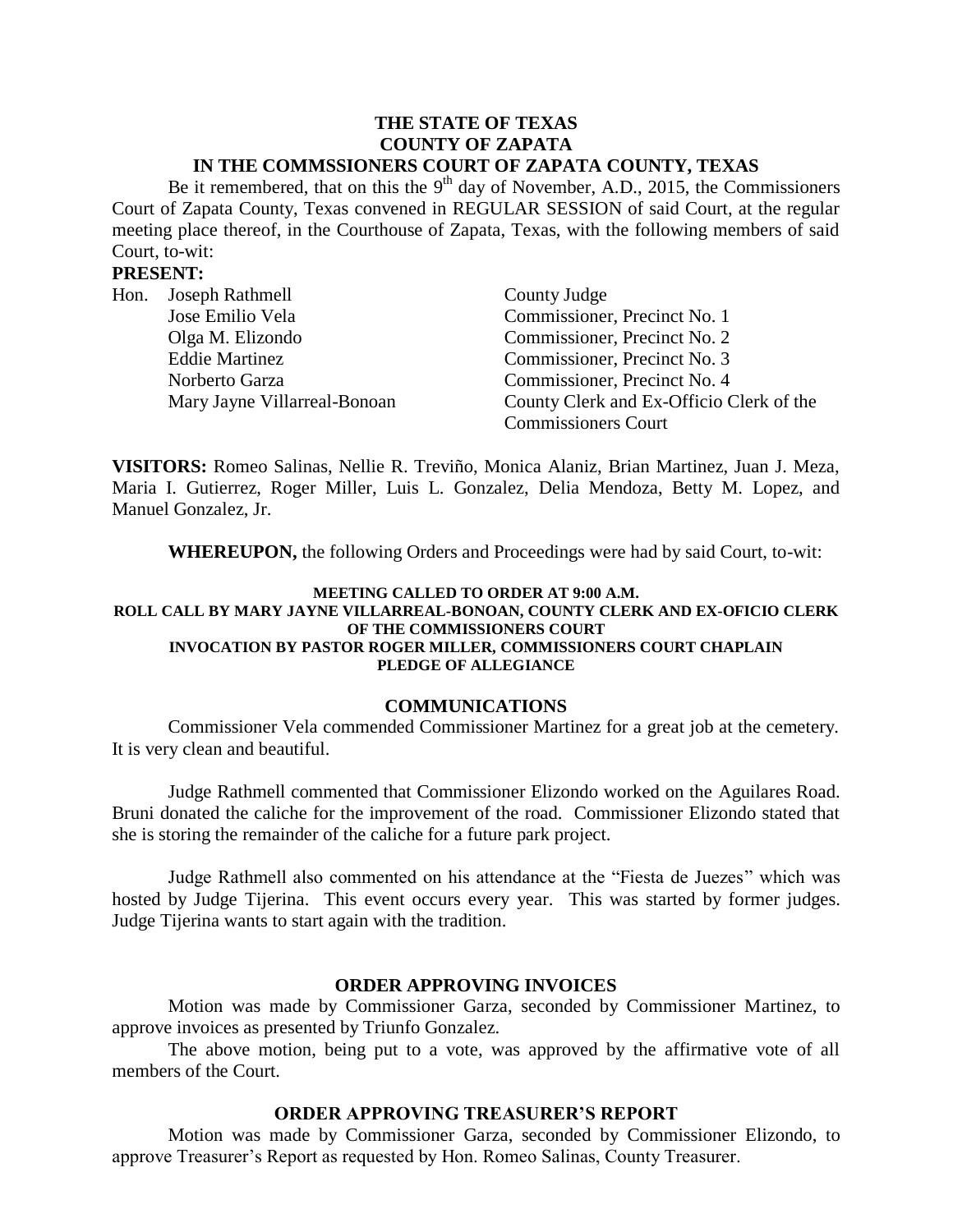The above motion, being put to a vote, was approved by the affirmative vote of all members of the Court.

#### **ORDER APPROVING CHECKS ISSUED**

Motion was made by Commissioner Vela, seconded by Commissioner Garza, to approve checks issued as requested by Hon. Romeo Salinas, County Treasurer.

The above motion, being put to a vote, was approved by the affirmative vote of all members of the Court.

## **TAX / ASSESSOR COLLECTOR'S REPORT**

Luis L. Gonzalez, Tax Assessor/Collector, reported collections of Motel-Hotel Tax in an amount of \$18,249.96 and Tax collections were \$4,201,209.43.

# **ORDER APPROVING ORDER AUTHORIZING ISSUANCE OF "ZAPATA COUNTY TEXAS LIMITED TAX REFUNDING BONDS, SERIES 2015" DELEGATING THE AUTHORITY TO CERTAIN COUNTY OFFICIALS AND A PAYING AGENT/REGISTRAR AGREEMENT AND AUTHORIZING OTHER MATTERS RELATED THERETO**

Motion was made by Commissioner Vela, seconded by Commissioner Garza, to approve Order Authorizing the Issuance of "Zapata County, Texas Limited Tax Refunding Bonds, Series 2015," Delegating the Authority to certain County Officials and staff to execute certain documents relating to the bonds; entering into an escrow agreement and a paying agent/ registrar agreement; and authorizing other matters related thereto as requested by Triunfo Gonzalez, County Auditor.

The above motion, being put to a vote, was approved by the affirmative vote of all members of the Court.

## **ORDER APPROVING PAYMENT OF INVOICE TOTALING \$2,607.54 FROM HOTEL MOTEL TAX FUND FOR WORK DONE AT SAN YGNACIO BIRD SANCTUARY**

Motion was made by Commissioner Martinez, seconded by Commissioner Garza, to approve invoice totaling \$2,607.54 from Hotel Motel Tax Fund, for work done at the San Ygnacio Bird Sanctuary as requested by Honorable Olga Elizondo, Commissioner, Pct. 2.

The above motion, being put to a vote, was approved by the affirmative vote of all members of the Court.

# **ORDER APPROVING FUNDING FOR BUILDING REPAIRS FOR BOYS AND GIRLS CLUB OF ZAPATA COUNTY**

Motion was made by Commissioner Martinez, seconded by Commissioner Garza, to approve funding for building repairs for the Boys and Girls Club of Zapata County. Repairs quoted by H & R Roofing are \$42,500, of which half will be paid from royalty funds and \$3,570 to Alice Pest Control, the Boys and Girls Club is willing to split the cost, as requested by Paco Mendoza, President & CVO Boys and Girls Club for Zapata County.

The above motion, being put to a vote, was approved by the affirmative vote of all members of the Court.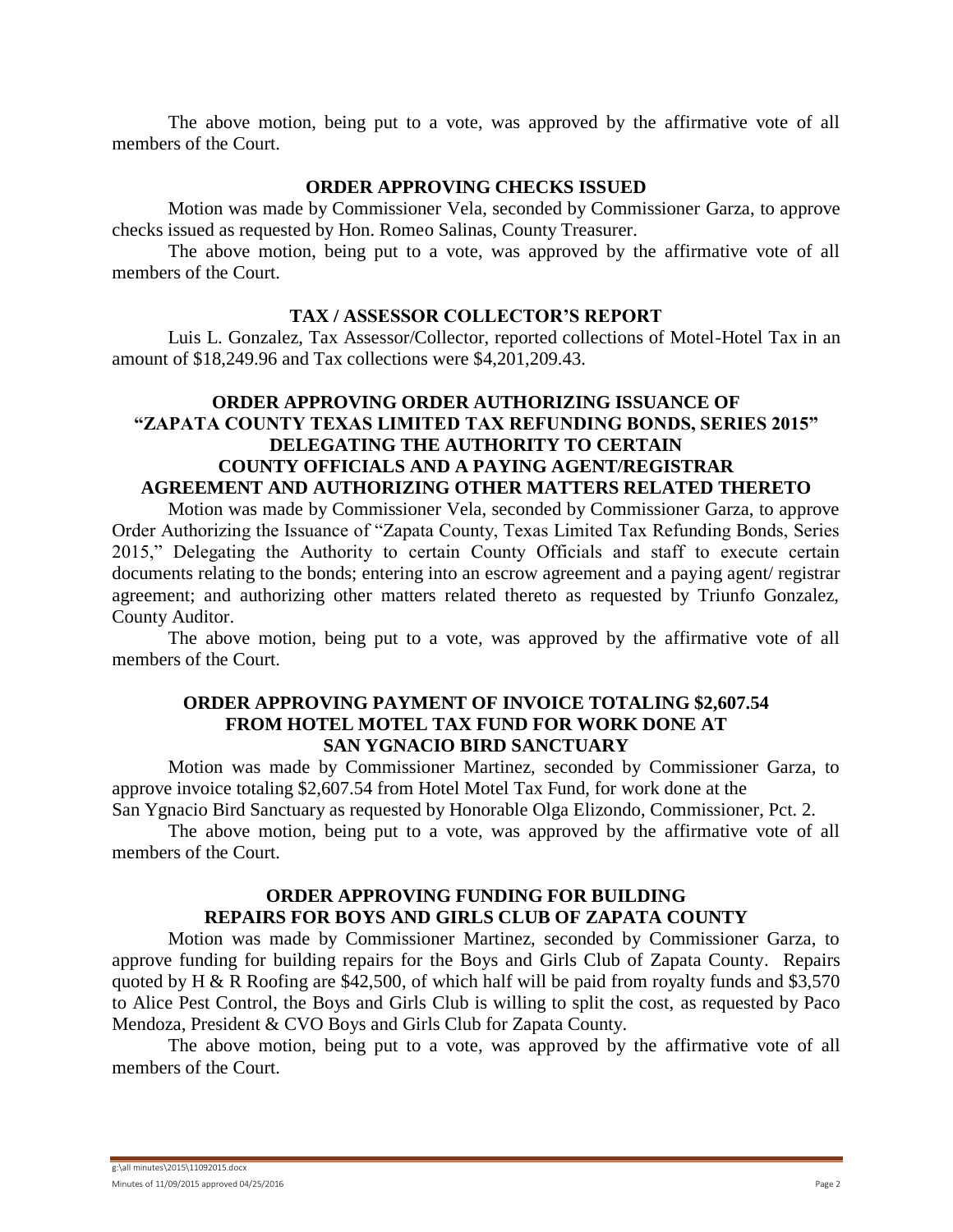## **ORDER APPROVING USE OF ZAPATA COUNTY COMMUNITY CENTER FOR 1ST ANNUAL COMMUNITY THANKSGIVING DINNER HOSTED BY PEDIATRIC PRACTICE ASSOCIATION**

Motion was made by Commissioner Garza, seconded by Commissioner Vela, to approve the use of the Zapata County Community Center for the 1st Annual Community Thanksgiving Dinner hosted by the Pediatric Practice Association and the Zapata County Chamber of Commerce. Event is scheduled for Tuesday, November 17, 2015 from 6-8PM. The event will be free to the public as requested by Paco Mendoza, President & CVO Boys and Girls Club for Zapata County.

The above motion, being put to a vote, was approved by the affirmative vote of all members of the Court.

# **ORDER APPROVING AND ACCEPTING DRAINAGE EASEMENT IN SIESTA SHORE/DAVIS LANE IN EXCHNGE FOR CONVERTING RIGHT OF WAY INTO UTILITY EASEMENT**

Motion was made by Commissioner Martinez, seconded by Commissioner Vela, to approve and accept the drainage easement in Siesta Shores/Davis Lane in exchange for converting right of way into utility easement as requested by Manuel Gonzalez, Premier Engineering.

The above motion, being put to a vote, was approved by the affirmative vote of all members of the Court.

# **REPORT BY MANUEL GONZALEZ ON SIESTA SHORES WCID PLANT INCIDENT**

Manuel Gonzalez reported on the Siesta Shores WCID Plant incident. The tank has been constructed and samples have been sent for testing, once that is cleared they will start pumping water. The motors got wet and have been sent for repairs. They are waiting for TCEQ clearance. Emergency funding was provided.

Carlos Treviño, Water Plant Manager added they had started pumping water and Siesta Shores is on its own.

# **ORDER APPROVING USE OF ZAPATA COUNTY FAIRGROUNDS AREA FOR POLACK BROTHERS CIRCUS**

Motion was made by Commissioner Garza, seconded by Commissioner Elizondo, to approve the use of the Zapata Co. Fairgrounds Area for the Polack Bros. Circus on

Nov. 11, 2015 as requested by Rachel Estrada, Polack Bros. Circus.

The above motion, being put to a vote, was approved by the affirmative vote of all members of the Court.

# **ORDER APPROVING INSTALLATION OF SPEED HUMP**

Motion was made by Commissioner Garza, seconded by Commissioner Elizondo, to approve installation of speed hump at the following location:

a. 1915 Siesta Lane

as requested by Hon. Eddie Martinez, Commissioner Pct. 3.

The above motion, being put to a vote, was approved by the affirmative vote of all members of the Court.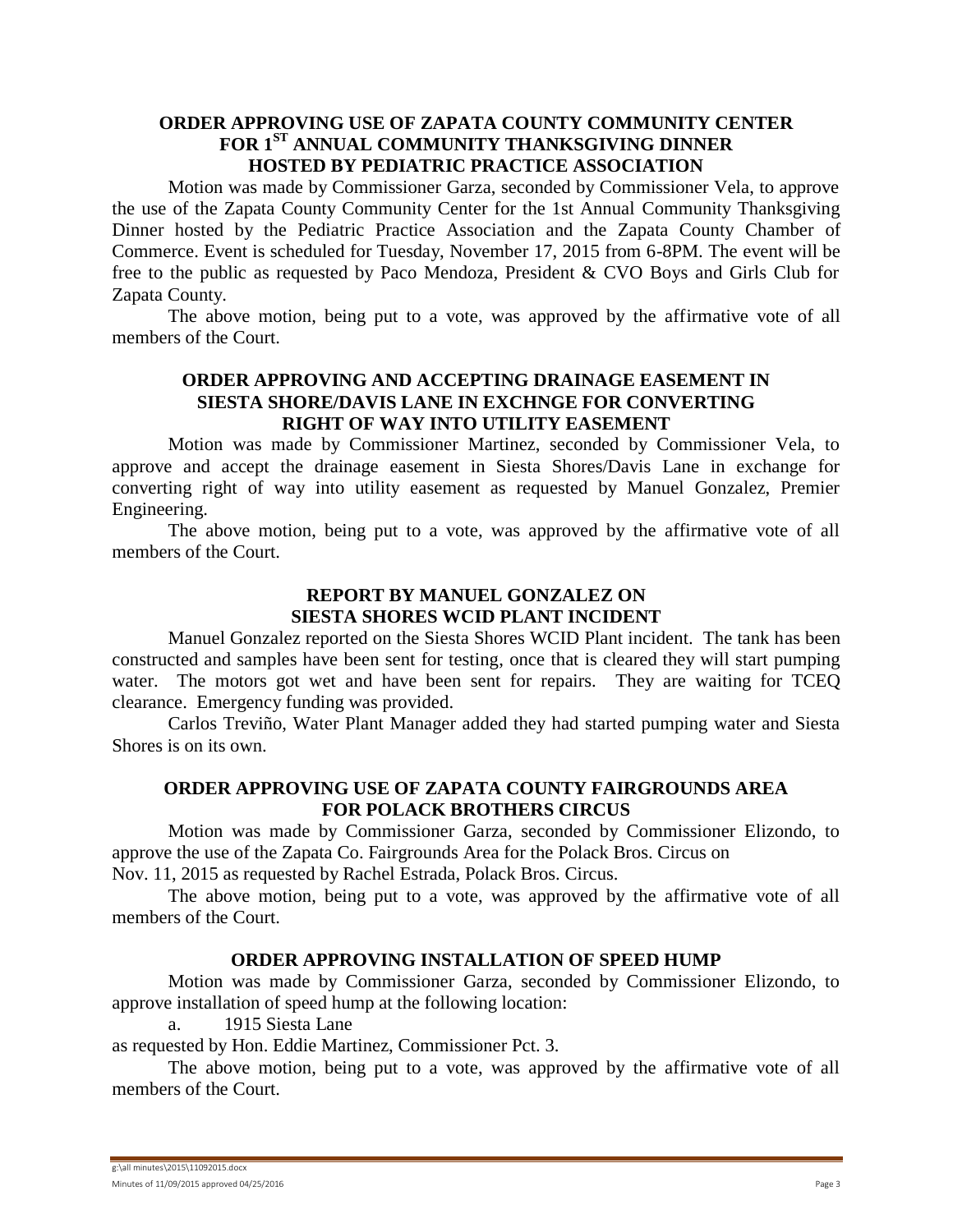# **ORDER APPROVING RESOLUTION TO SUPPORT AND PARTICIPATE IN THE SOUTH TEXAS DEVELOPMENT COUNCIL AND CONFIRM APPOINTMENT OF REPRESENTATIVES FROM COUNTY OF ZAPATA TO SERVE ON BOARD OF DIRECTORS OF SOUTH TEXAS DEVELOPMENT COUNCIL**

Motion was made by Commissioner Vela, seconded by Commissioner Garza, to approve Resolution to Support and Participate in the South Texas Development Council and confirm the appointment of Judge Joe Rathmell and Commissioner Eddie Martinez as representatives from the County of Zapata, Texas to serve on the Board of Directors of the South Texas Development Council for the period of October 1, 2015 to September 30, 2016 as requested by Honorable Joseph Rathmell, County Judge.

The above motion, being put to a vote, was approved by the affirmative vote of all members of the Court.

### **ORDER APPROVING RESOLUTION IN SUPPORT OF FY 2016 INDIGENT DEFENSE FORMULA GRANT**

Motion was made by Commissioner Garza, seconded by Commissioner Martinez, to approve Resolution in support of the FY 2016 Indigent Defense Formula Grant as requested by Honorable Joseph Rathmell, County Judge.

The above motion, being put to a vote, was approved by the affirmative vote of all members of the Court.

# **MOTION WAS MADE BY COMMISSIONER GARZA, SECONDED BY COMMISSIONER MARTINEZ, TO ENTER INTO EXECUTIVE SESSION**

# **MOTION WAS MADE BY COMMISSIONER GARZA, SECONDED BY COMMISSIONER MARTINEZ, TO RETURN TO REGULAR SESSION**

## **ORDER AUTHORIZING ATTORNEY HECTOR URIBE TO HIRE AN EXPERT FOR JMI LANDFARM HEARING AS DISCUSSED IN EXECUTIVE SESSION**

Motion was made by Commissioner Vela, seconded by Commissioner Garza, to authorize Attorney Hector Uribe to hire an expert for the JMI Landfarm hearing as discussed in executive session as requested by Honorable Joseph Rathmell, County Judge.

The above motion, being put to a vote, was approved by the affirmative vote of all members of the Court.

## **ORDER AUTHORIZING ATTORNEY HECTOR URIBE TO CONTINUE TO PURSUE ASSESSMENT OF FRANCHISE FEES THROUGH COUNTY ORDINANCE**

Motion was made by Commissioner Garza, seconded by Commissioner Vela, to approve and authorize Attorney Hector Uribe to continue to pursue assessment of Franchise Fees through County Ordinance as requested by Honorable Joseph Rathmell, County Judge.

The above motion, being put to a vote, was approved by the affirmative vote of all members of the Court.